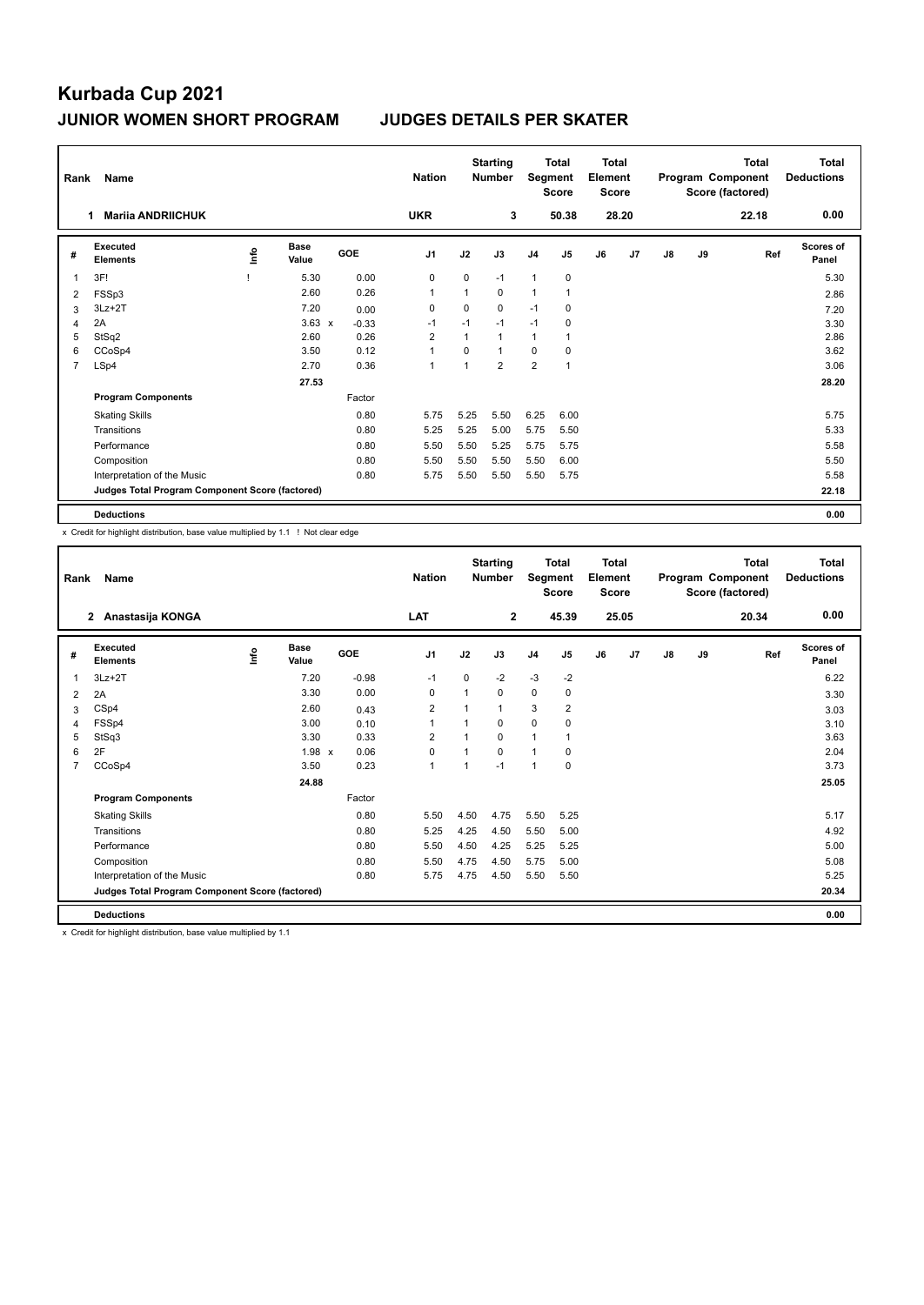| Rank | Name                                            |    |                      |            | <b>Nation</b>  |                | <b>Starting</b><br><b>Number</b> | Segment        | <b>Total</b><br><b>Score</b> | <b>Total</b><br>Element<br><b>Score</b> |       |    |    | <b>Total</b><br>Program Component<br>Score (factored) | Total<br><b>Deductions</b> |
|------|-------------------------------------------------|----|----------------------|------------|----------------|----------------|----------------------------------|----------------|------------------------------|-----------------------------------------|-------|----|----|-------------------------------------------------------|----------------------------|
|      | Sofja STEPCENKO<br>$3^{\circ}$                  |    |                      |            | <b>LAT</b>     |                | 9                                |                | 44.83                        |                                         | 24.69 |    |    | 21.14                                                 | $-1.00$                    |
| #    | <b>Executed</b><br><b>Elements</b>              | ۴ů | <b>Base</b><br>Value | <b>GOE</b> | J <sub>1</sub> | J2             | J3                               | J <sub>4</sub> | J <sub>5</sub>               | J6                                      | J7    | J8 | J9 | Ref                                                   | <b>Scores of</b><br>Panel  |
| 1    | 3F                                              |    | 5.30                 | 1.06       | $\overline{2}$ | $\mathbf{1}$   | $\overline{2}$                   | $\overline{2}$ | $\overline{2}$               |                                         |       |    |    |                                                       | 6.36                       |
| 2    | StSq2                                           |    | 2.60                 | 0.26       | $\overline{1}$ | $\mathbf{1}$   | $\Omega$                         | 1              |                              |                                         |       |    |    |                                                       | 2.86                       |
| 3    | 2A                                              |    | 3.30                 | 0.33       | 1              | 1              | $\mathbf{1}$                     | 1              |                              |                                         |       |    |    |                                                       | 3.63                       |
| 4    | CCoSp4                                          |    | 3.50                 | 0.00       | 1              | 0              | 0                                | 0              | $-1$                         |                                         |       |    |    |                                                       | 3.50                       |
| 5    | 3Lz+COMBO                                       |    | $6.49 \times$        | $-2.95$    | $-5$           | $-5$           | $-5$                             | $-5$           | $-5$                         |                                         |       |    |    |                                                       | 3.54                       |
| 6    | FSSp3                                           |    | 2.60                 | 0.52       | $\overline{2}$ | $\overline{2}$ | $\overline{2}$                   | $\overline{2}$ | $\mathbf{1}$                 |                                         |       |    |    |                                                       | 3.12                       |
| 7    | CSp2                                            |    | 1.80                 | $-0.12$    | $-1$           | $\mathbf{1}$   | 0                                | $-1$           | $-1$                         |                                         |       |    |    |                                                       | 1.68                       |
|      |                                                 |    | 25.59                |            |                |                |                                  |                |                              |                                         |       |    |    |                                                       | 24.69                      |
|      | <b>Program Components</b>                       |    |                      | Factor     |                |                |                                  |                |                              |                                         |       |    |    |                                                       |                            |
|      | <b>Skating Skills</b>                           |    |                      | 0.80       | 5.75           | 5.25           | 5.25                             | 5.50           | 5.50                         |                                         |       |    |    |                                                       | 5.42                       |
|      | Transitions                                     |    |                      | 0.80       | 5.25           | 5.00           | 5.00                             | 5.25           | 5.25                         |                                         |       |    |    |                                                       | 5.17                       |
|      | Performance                                     |    |                      | 0.80       | 5.50           | 5.00           | 4.75                             | 5.75           | 5.25                         |                                         |       |    |    |                                                       | 5.25                       |
|      | Composition                                     |    |                      | 0.80       | 5.50           | 5.00           | 5.25                             | 5.25           | 5.50                         |                                         |       |    |    |                                                       | 5.33                       |
|      | Interpretation of the Music                     |    |                      | 0.80       | 5.75           | 4.75           | 5.00                             | 5.50           | 5.25                         |                                         |       |    |    |                                                       | 5.25                       |
|      | Judges Total Program Component Score (factored) |    |                      |            |                |                |                                  |                |                              |                                         |       |    |    |                                                       | 21.14                      |
|      | <b>Deductions</b>                               |    | Falls:               | $-1.00$    |                |                |                                  |                |                              |                                         |       |    |    |                                                       | $-1.00$                    |

x Credit for highlight distribution, base value multiplied by 1.1

| Rank           | Name<br>4 lida MAKI                             |      |                      |            | <b>Nation</b>  |                | <b>Starting</b><br><b>Number</b> | Segment        | <b>Total</b><br><b>Score</b> | <b>Total</b><br>Element<br><b>Score</b> |       |               |    | <b>Total</b><br>Program Component<br>Score (factored) | <b>Total</b><br><b>Deductions</b> |
|----------------|-------------------------------------------------|------|----------------------|------------|----------------|----------------|----------------------------------|----------------|------------------------------|-----------------------------------------|-------|---------------|----|-------------------------------------------------------|-----------------------------------|
|                |                                                 |      |                      |            | <b>FIN</b>     |                | 11                               |                | 44.44                        |                                         | 24.52 |               |    | 19.92                                                 | 0.00                              |
| #              | Executed<br><b>Elements</b>                     | lnfo | <b>Base</b><br>Value | <b>GOE</b> | J <sub>1</sub> | J2             | J3                               | J <sub>4</sub> | J <sub>5</sub>               | J6                                      | J7    | $\mathsf{J}8$ | J9 | Ref                                                   | Scores of<br>Panel                |
| 1              | 2A                                              |      | 3.30                 | 0.33       | $\mathbf{1}$   | $\mathbf{1}$   | 1                                | $\mathbf{1}$   | $\mathbf{1}$                 |                                         |       |               |    |                                                       | 3.63                              |
| 2              | $3S+2T$                                         |      | 5.60                 | $-0.43$    | $-1$           | $-1$           | $-1$                             | $-1$           | $-2$                         |                                         |       |               |    |                                                       | 5.17                              |
| 3              | FSSp4                                           |      | 3.00                 | 0.00       | 0              | 1              | 0                                | $\mathbf 0$    | 0                            |                                         |       |               |    |                                                       | 3.00                              |
| 4              | 2F                                              |      | $1.98 \times$        | 0.06       | $\Omega$       | $\Omega$       | 0                                | 1              | 1                            |                                         |       |               |    |                                                       | 2.04                              |
| 5              | StSq3                                           |      | 3.30                 | 0.44       | $\overline{1}$ | $\overline{2}$ | 1                                | $\overline{2}$ | 1                            |                                         |       |               |    |                                                       | 3.74                              |
| 6              | CCoSp4                                          |      | 3.50                 | 0.58       | $\overline{2}$ | 1              | 1                                | $\overline{2}$ | $\overline{2}$               |                                         |       |               |    |                                                       | 4.08                              |
| $\overline{7}$ | CSp4                                            |      | 2.60                 | 0.26       | 0              | $\overline{1}$ | $\overline{1}$                   | 1              | $\mathbf{1}$                 |                                         |       |               |    |                                                       | 2.86                              |
|                |                                                 |      | 23.28                |            |                |                |                                  |                |                              |                                         |       |               |    |                                                       | 24.52                             |
|                | <b>Program Components</b>                       |      |                      | Factor     |                |                |                                  |                |                              |                                         |       |               |    |                                                       |                                   |
|                | <b>Skating Skills</b>                           |      |                      | 0.80       | 4.75           | 4.25           | 5.00                             | 5.50           | 5.50                         |                                         |       |               |    |                                                       | 5.08                              |
|                | Transitions                                     |      |                      | 0.80       | 4.25           | 4.00           | 4.75                             | 5.50           | 5.00                         |                                         |       |               |    |                                                       | 4.67                              |
|                | Performance                                     |      |                      | 0.80       | 4.50           | 4.75           | 5.00                             | 5.75           | 5.50                         |                                         |       |               |    |                                                       | 5.08                              |
|                | Composition                                     |      |                      | 0.80       | 4.50           | 4.50           | 5.25                             | 5.50           | 5.25                         |                                         |       |               |    |                                                       | 5.00                              |
|                | Interpretation of the Music                     |      |                      | 0.80       | 4.75           | 4.75           | 5.25                             | 5.50           | 5.25                         |                                         |       |               |    |                                                       | 5.08                              |
|                | Judges Total Program Component Score (factored) |      |                      |            |                |                |                                  |                |                              |                                         |       |               |    |                                                       | 19.92                             |
|                | <b>Deductions</b>                               |      |                      |            |                |                |                                  |                |                              |                                         |       |               |    |                                                       | 0.00                              |

x Credit for highlight distribution, base value multiplied by 1.1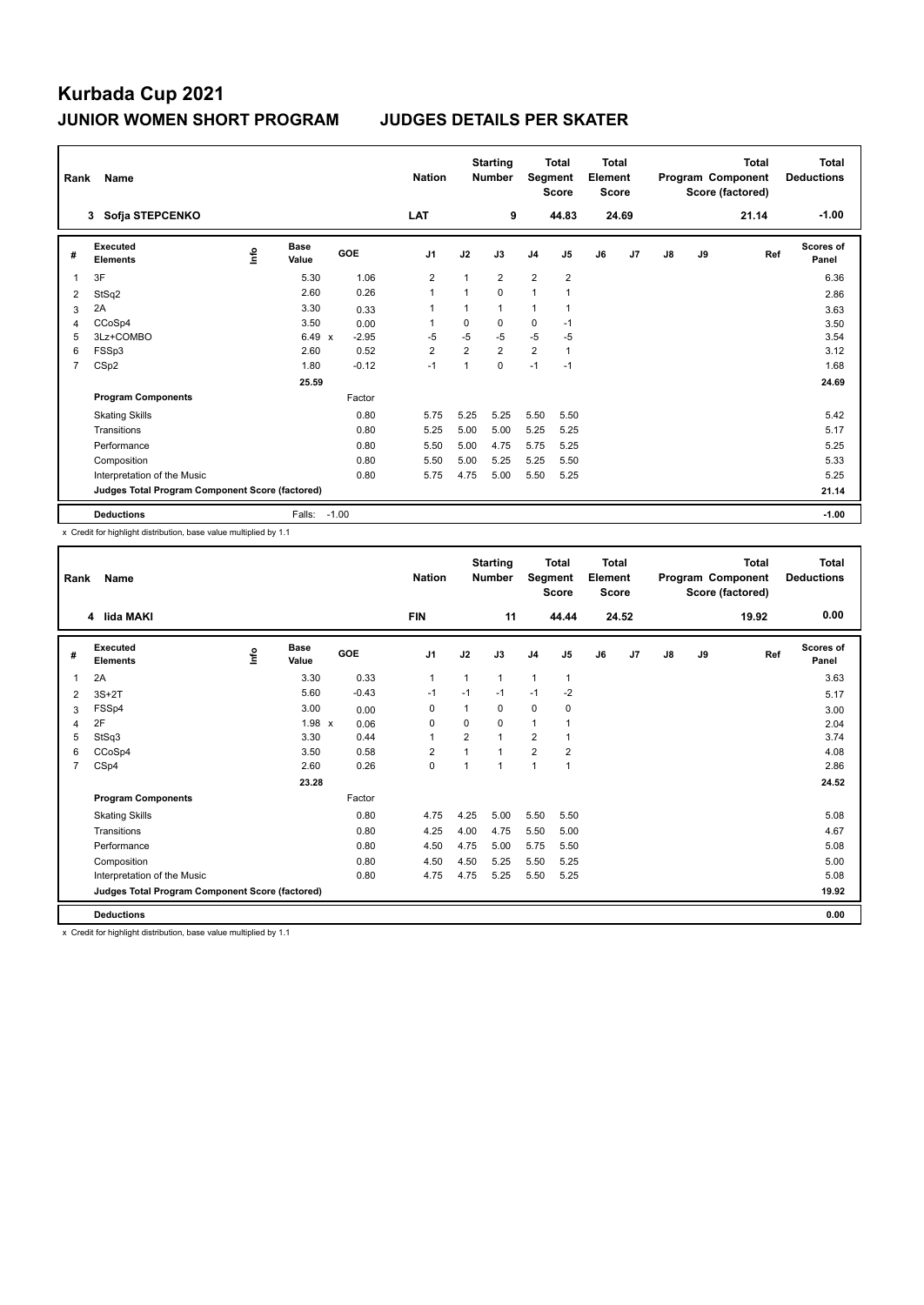| Rank | Name                                            |      |                      |            | <b>Nation</b>  |             | <b>Starting</b><br><b>Number</b> |                         | <b>Total</b><br>Segment<br><b>Score</b> | Total<br>Element<br><b>Score</b> |       |               |    | <b>Total</b><br>Program Component<br>Score (factored) | <b>Total</b><br><b>Deductions</b> |
|------|-------------------------------------------------|------|----------------------|------------|----------------|-------------|----------------------------------|-------------------------|-----------------------------------------|----------------------------------|-------|---------------|----|-------------------------------------------------------|-----------------------------------|
|      | Ksenija AGAFONOVA<br>5                          |      |                      |            | <b>FIN</b>     |             | 8                                |                         | 43.68                                   |                                  | 21.68 |               |    | 22.00                                                 | 0.00                              |
| #    | <b>Executed</b><br><b>Elements</b>              | lnfo | <b>Base</b><br>Value | <b>GOE</b> | J <sub>1</sub> | J2          | J3                               | J <sub>4</sub>          | J <sub>5</sub>                          | J6                               | J7    | $\mathsf{J}8$ | J9 | Ref                                                   | Scores of<br>Panel                |
| 1    | $3T+2T$                                         |      | 5.50                 | $-0.28$    | 0              | $-1$        | 1                                | $-1$                    | $-1$                                    |                                  |       |               |    |                                                       | 5.22                              |
| 2    | 2A                                              |      | 3.30                 | $-0.66$    | $-2$           | $-2$        | $-3$                             | $-2$                    | $-2$                                    |                                  |       |               |    |                                                       | 2.64                              |
| 3    | FSSp3                                           |      | 2.60                 | 0.26       | 0              | 1           | $\mathbf{1}$                     | $\overline{\mathbf{c}}$ | $\mathbf{1}$                            |                                  |       |               |    |                                                       | 2.86                              |
| 4    | StSq3                                           |      | 3.30                 | 0.66       | $\overline{2}$ | 2           | 3                                | $\overline{\mathbf{c}}$ | $\overline{\mathbf{c}}$                 |                                  |       |               |    |                                                       | 3.96                              |
| 5    | 2F                                              |      | $1.98 \times$        | $-0.54$    | $-3$           | $-3$        | $-3$                             | $-3$                    | $-2$                                    |                                  |       |               |    |                                                       | 1.44                              |
| 6    | CCoSp3                                          |      | 3.00                 | 0.00       | $\Omega$       | $\mathbf 0$ | $\mathbf{1}$                     | 0                       | 0                                       |                                  |       |               |    |                                                       | 3.00                              |
| 7    | LSp3                                            |      | 2.40                 | 0.16       | 0              | 0           | 1                                | $\overline{2}$          | $\mathbf{1}$                            |                                  |       |               |    |                                                       | 2.56                              |
|      |                                                 |      | 22.08                |            |                |             |                                  |                         |                                         |                                  |       |               |    |                                                       | 21.68                             |
|      | <b>Program Components</b>                       |      |                      | Factor     |                |             |                                  |                         |                                         |                                  |       |               |    |                                                       |                                   |
|      | <b>Skating Skills</b>                           |      |                      | 0.80       | 5.25           | 5.50        | 6.25                             | 5.75                    | 5.75                                    |                                  |       |               |    |                                                       | 5.67                              |
|      | Transitions                                     |      |                      | 0.80       | 4.75           | 5.25        | 5.75                             | 5.25                    | 5.25                                    |                                  |       |               |    |                                                       | 5.25                              |
|      | Performance                                     |      |                      | 0.80       | 5.00           | 5.75        | 5.75                             | 5.75                    | 5.25                                    |                                  |       |               |    |                                                       | 5.58                              |
|      | Composition                                     |      |                      | 0.80       | 4.75           | 5.75        | 6.00                             | 5.25                    | 5.50                                    |                                  |       |               |    |                                                       | 5.50                              |
|      | Interpretation of the Music                     |      |                      | 0.80       | 5.00           | 5.50        | 6.00                             | 5.50                    | 5.50                                    |                                  |       |               |    |                                                       | 5.50                              |
|      | Judges Total Program Component Score (factored) |      |                      |            |                |             |                                  |                         |                                         |                                  |       |               |    |                                                       | 22.00                             |
|      | <b>Deductions</b>                               |      |                      |            |                |             |                                  |                         |                                         |                                  |       |               |    |                                                       | 0.00                              |

x Credit for highlight distribution, base value multiplied by 1.1

| Rank           | Name                                            |      |                      |         | <b>Nation</b>  |          | <b>Starting</b><br><b>Number</b> | Segment        | <b>Total</b><br><b>Score</b> | <b>Total</b><br>Element<br><b>Score</b> |       |    |    | <b>Total</b><br>Program Component<br>Score (factored) | <b>Total</b><br><b>Deductions</b> |
|----------------|-------------------------------------------------|------|----------------------|---------|----------------|----------|----------------------------------|----------------|------------------------------|-----------------------------------------|-------|----|----|-------------------------------------------------------|-----------------------------------|
|                | <b>Aino SILCHENKO</b><br>6                      |      |                      |         | <b>FIN</b>     |          | 1                                |                | 38.40                        |                                         | 21.20 |    |    | 17.20                                                 | 0.00                              |
| #              | Executed<br><b>Elements</b>                     | lnfo | <b>Base</b><br>Value | GOE     | J <sub>1</sub> | J2       | J3                               | J <sub>4</sub> | J <sub>5</sub>               | J6                                      | J7    | J8 | J9 | Ref                                                   | <b>Scores of</b><br>Panel         |
| 1              | 2A                                              |      | 3.30                 | $-0.22$ | -1             | 0        | 0                                | $-1$           | $-1$                         |                                         |       |    |    |                                                       | 3.08                              |
| 2              | $3T+2T$                                         |      | 5.50                 | 0.00    | 0              | 0        | 0                                | 0              | 0                            |                                         |       |    |    |                                                       | 5.50                              |
| 3              | FSSp2                                           |      | 2.30                 | $-0.08$ | 0              | $-1$     | 0                                | $-1$           | 0                            |                                         |       |    |    |                                                       | 2.22                              |
| 4              | StSq2                                           |      | 2.60                 | 0.00    | 0              | $\Omega$ | 0                                | 0              | 0                            |                                         |       |    |    |                                                       | 2.60                              |
| 5              | 2F                                              |      | 1.98 x               | 0.12    | $\Omega$       | 1        | 1                                | 0              |                              |                                         |       |    |    |                                                       | 2.10                              |
| 6              | CCoSp3                                          |      | 3.00                 | 0.10    | 0              |          | 0                                | $\mathbf 0$    |                              |                                         |       |    |    |                                                       | 3.10                              |
| $\overline{7}$ | CSp4                                            |      | 2.60                 | 0.00    | 0              | $\Omega$ | 0                                | 0              | 0                            |                                         |       |    |    |                                                       | 2.60                              |
|                |                                                 |      | 21.28                |         |                |          |                                  |                |                              |                                         |       |    |    |                                                       | 21.20                             |
|                | <b>Program Components</b>                       |      |                      | Factor  |                |          |                                  |                |                              |                                         |       |    |    |                                                       |                                   |
|                | <b>Skating Skills</b>                           |      |                      | 0.80    | 4.75           | 4.25     | 4.50                             | 4.25           | 4.75                         |                                         |       |    |    |                                                       | 4.50                              |
|                | Transitions                                     |      |                      | 0.80    | 4.25           | 4.00     | 4.00                             | 4.00           | 4.50                         |                                         |       |    |    |                                                       | 4.08                              |
|                | Performance                                     |      |                      | 0.80    | 4.50           | 4.25     | 4.00                             | 4.50           | 4.75                         |                                         |       |    |    |                                                       | 4.42                              |
|                | Composition                                     |      |                      | 0.80    | 4.50           | 4.00     | 4.25                             | 4.25           | 4.50                         |                                         |       |    |    |                                                       | 4.33                              |
|                | Interpretation of the Music                     |      |                      | 0.80    | 4.25           | 4.25     | 4.00                             | 3.75           | 4.50                         |                                         |       |    |    |                                                       | 4.17                              |
|                | Judges Total Program Component Score (factored) |      |                      |         |                |          |                                  |                |                              |                                         |       |    |    |                                                       | 17.20                             |
|                | <b>Deductions</b>                               |      |                      |         |                |          |                                  |                |                              |                                         |       |    |    |                                                       | 0.00                              |

x Credit for highlight distribution, base value multiplied by 1.1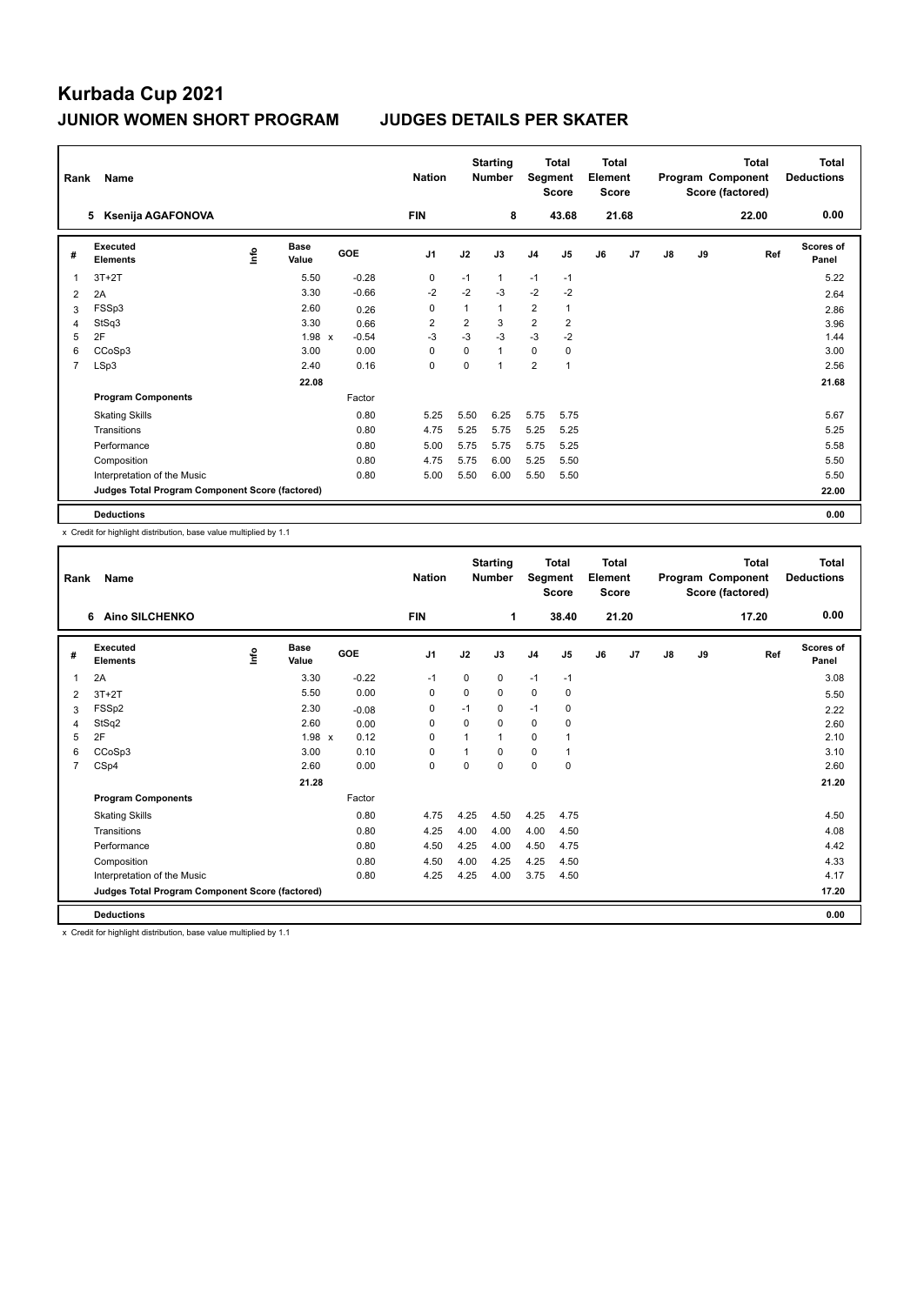| Rank | Name                                            |   |                      |         | <b>Nation</b>  |              | <b>Starting</b><br><b>Number</b> |                | Total<br>Segment<br><b>Score</b> | Total<br>Element<br><b>Score</b> |       |               |    | <b>Total</b><br>Program Component<br>Score (factored) | Total<br><b>Deductions</b> |
|------|-------------------------------------------------|---|----------------------|---------|----------------|--------------|----------------------------------|----------------|----------------------------------|----------------------------------|-------|---------------|----|-------------------------------------------------------|----------------------------|
|      | Emilija OZOLA<br>$\overline{7}$                 |   |                      |         | <b>LAT</b>     |              | 4                                |                | 35.79                            |                                  | 17.57 |               |    | 18.22                                                 | 0.00                       |
| #    | Executed<br><b>Elements</b>                     | ۴ | <b>Base</b><br>Value | GOE     | J <sub>1</sub> | J2           | J3                               | J <sub>4</sub> | J <sub>5</sub>                   | J6                               | J7    | $\mathsf{J}8$ | J9 | Ref                                                   | Scores of<br>Panel         |
|      | 2A                                              |   | 3.30                 | 0.33    | 1              | $\mathbf{1}$ | $\mathbf{1}$                     | $\mathbf{1}$   | $\mathbf{1}$                     |                                  |       |               |    |                                                       | 3.63                       |
| 2    | $2Lz+2T$                                        |   | 3.40                 | 0.00    | 0              | 0            | 0                                | 0              | 0                                |                                  |       |               |    |                                                       | 3.40                       |
| 3    | FSSp2                                           |   | 2.30                 | $-0.08$ | 0              | 1            | $-1$                             | 0              | $-1$                             |                                  |       |               |    |                                                       | 2.22                       |
| 4    | 2Fe                                             | e | $1.58 \times$        | $-0.58$ | $-4$           | $-4$         | $-4$                             | $-4$           | $-4$                             |                                  |       |               |    |                                                       | 1.00                       |
| 5    | CSp4                                            |   | 2.60                 | 0.00    | $\Omega$       | $\Omega$     | $\Omega$                         | $\mathbf 0$    | 0                                |                                  |       |               |    |                                                       | 2.60                       |
| 6    | StSq1                                           |   | 1.80                 | 0.00    | 0              | 0            | $\Omega$                         | $\mathbf{1}$   | 0                                |                                  |       |               |    |                                                       | 1.80                       |
| 7    | CCoSp4                                          |   | 3.50                 | $-0.58$ | $-1$           | 0            | $-2$                             | $-2$           | $-3$                             |                                  |       |               |    |                                                       | 2.92                       |
|      |                                                 |   | 18.48                |         |                |              |                                  |                |                                  |                                  |       |               |    |                                                       | 17.57                      |
|      | <b>Program Components</b>                       |   |                      | Factor  |                |              |                                  |                |                                  |                                  |       |               |    |                                                       |                            |
|      | <b>Skating Skills</b>                           |   |                      | 0.80    | 5.00           | 4.25         | 4.25                             | 5.00           | 4.75                             |                                  |       |               |    |                                                       | 4.67                       |
|      | Transitions                                     |   |                      | 0.80    | 4.75           | 4.00         | 4.00                             | 4.75           | 4.75                             |                                  |       |               |    |                                                       | 4.50                       |
|      | Performance                                     |   |                      | 0.80    | 4.75           | 4.25         | 4.25                             | 4.75           | 4.50                             |                                  |       |               |    |                                                       | 4.50                       |
|      | Composition                                     |   |                      | 0.80    | 4.75           | 4.25         | 4.25                             | 5.00           | 5.00                             |                                  |       |               |    |                                                       | 4.67                       |
|      | Interpretation of the Music                     |   |                      | 0.80    | 4.50           | 4.25         | 4.25                             | 4.50           | 4.75                             |                                  |       |               |    |                                                       | 4.42                       |
|      | Judges Total Program Component Score (factored) |   |                      |         |                |              |                                  |                |                                  |                                  |       |               |    |                                                       | 18.22                      |
|      | <b>Deductions</b>                               |   |                      |         |                |              |                                  |                |                                  |                                  |       |               |    |                                                       | 0.00                       |

x Credit for highlight distribution, base value multiplied by 1.1 e Wrong edge

| Rank           | Name                                            |      | <b>Nation</b>        |         | <b>Starting</b><br><b>Number</b> | Segment | <b>Total</b><br><b>Score</b> | Total<br>Element<br><b>Score</b> |                |    |       | Total<br>Program Component<br>Score (factored) | <b>Total</b><br><b>Deductions</b> |       |                           |
|----------------|-------------------------------------------------|------|----------------------|---------|----------------------------------|---------|------------------------------|----------------------------------|----------------|----|-------|------------------------------------------------|-----------------------------------|-------|---------------------------|
|                | <b>Lueta SILINA</b><br>8                        |      |                      |         | <b>LAT</b>                       |         | 5                            |                                  | 34.73          |    | 16.73 |                                                |                                   | 18.00 | 0.00                      |
| #              | Executed<br><b>Elements</b>                     | ١nf٥ | <b>Base</b><br>Value | GOE     | J <sub>1</sub>                   | J2      | J3                           | J <sub>4</sub>                   | J <sub>5</sub> | J6 | J7    | J8                                             | J9                                | Ref   | <b>Scores of</b><br>Panel |
| 1              | 2A<<                                            | <<   | 1.10                 | $-0.55$ | $-5$                             | $-5$    | $-5$                         | $-5$                             | $-5$           |    |       |                                                |                                   |       | 0.55                      |
| 2              | $2Lz+2T$                                        |      | 3.40                 | 0.00    | 0                                | 1       | 0                            | 0                                | 0              |    |       |                                                |                                   |       | 3.40                      |
| 3              | 2F                                              |      | 1.80                 | 0.06    | 0                                | 1       | 1                            | $\mathbf 0$                      | 0              |    |       |                                                |                                   |       | 1.86                      |
| 4              | FSSp3                                           |      | 2.60                 | 0.26    | 1                                |         | 1                            | 1                                | $\Omega$       |    |       |                                                |                                   |       | 2.86                      |
| 5              | StSq2                                           |      | 2.60                 | 0.00    | $-1$                             |         | 0                            | $\mathbf 0$                      | 0              |    |       |                                                |                                   |       | 2.60                      |
| 6              | CCoSp3                                          |      | 3.00                 | 0.30    | $\mathbf{1}$                     |         | 0                            | 1                                | 1              |    |       |                                                |                                   |       | 3.30                      |
| $\overline{7}$ | LSp3                                            |      | 2.40                 | $-0.24$ | $-1$                             | $-1$    | $-1$                         | $-1$                             | $-1$           |    |       |                                                |                                   |       | 2.16                      |
|                |                                                 |      | 16.90                |         |                                  |         |                              |                                  |                |    |       |                                                |                                   |       | 16.73                     |
|                | <b>Program Components</b>                       |      |                      | Factor  |                                  |         |                              |                                  |                |    |       |                                                |                                   |       |                           |
|                | <b>Skating Skills</b>                           |      |                      | 0.80    | 4.50                             | 4.50    | 4.50                         | 4.50                             | 4.50           |    |       |                                                |                                   |       | 4.50                      |
|                | Transitions                                     |      |                      | 0.80    | 4.00                             | 4.25    | 4.25                         | 4.75                             | 4.75           |    |       |                                                |                                   |       | 4.42                      |
|                | Performance                                     |      |                      | 0.80    | 4.25                             | 4.50    | 4.25                         | 4.50                             | 4.50           |    |       |                                                |                                   |       | 4.42                      |
|                | Composition                                     |      |                      | 0.80    | 4.00                             | 4.75    | 4.50                         | 4.50                             | 4.75           |    |       |                                                |                                   |       | 4.58                      |
|                | Interpretation of the Music                     |      |                      | 0.80    | 4.25                             | 4.75    | 4.25                         | 4.75                             | 5.00           |    |       |                                                |                                   |       | 4.58                      |
|                | Judges Total Program Component Score (factored) |      |                      |         |                                  |         |                              |                                  |                |    |       |                                                |                                   |       | 18.00                     |
|                | <b>Deductions</b>                               |      |                      |         |                                  |         |                              |                                  |                |    |       |                                                |                                   |       | 0.00                      |

<< Downgraded jump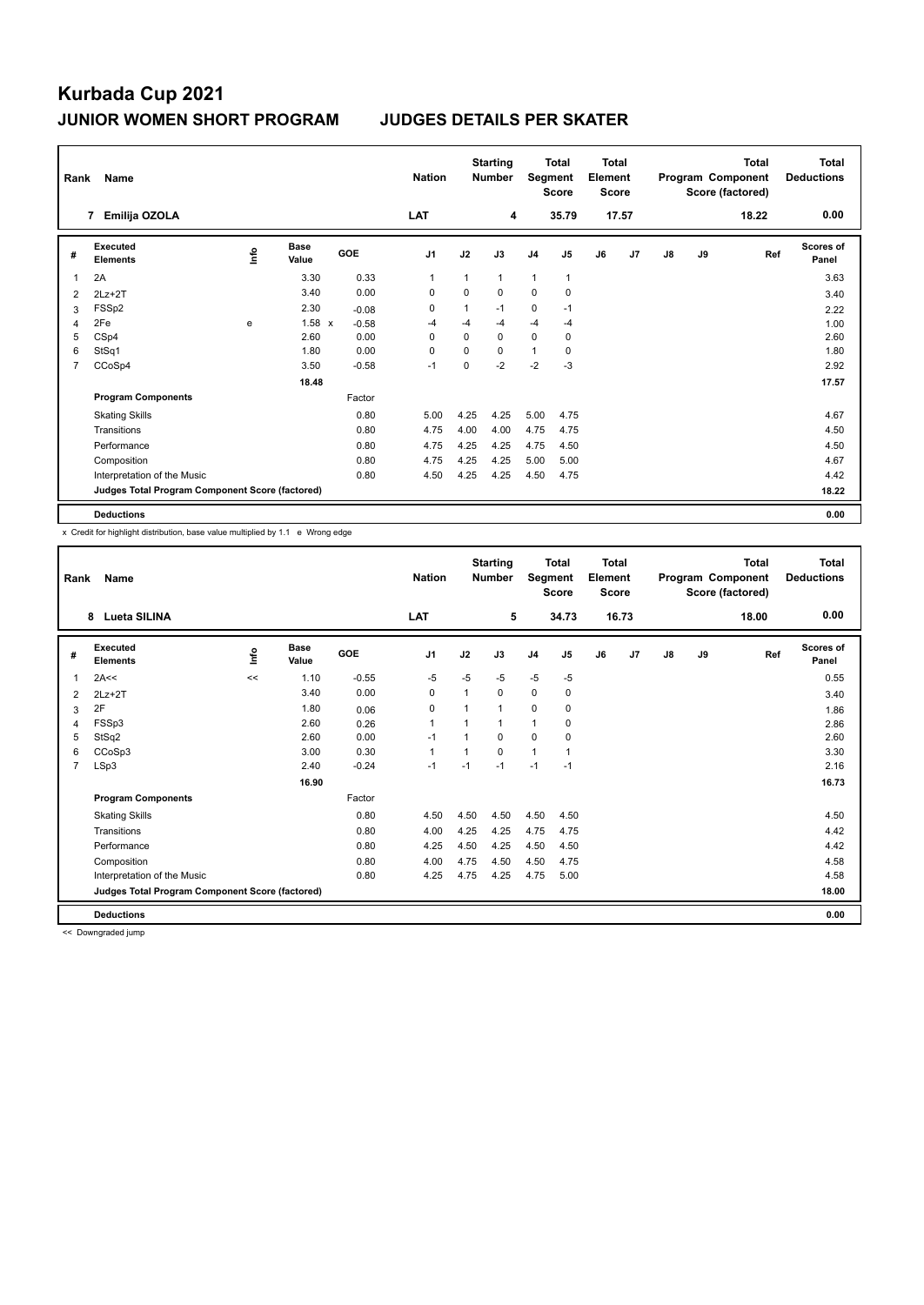| Rank           | Name                                            |      |                      |         | <b>Nation</b>  |      | <b>Starting</b><br><b>Number</b> | Segment        | <b>Total</b><br><b>Score</b> | <b>Total</b><br>Element<br><b>Score</b> |       |               |    | <b>Total</b><br>Program Component<br>Score (factored) | <b>Total</b><br><b>Deductions</b> |
|----------------|-------------------------------------------------|------|----------------------|---------|----------------|------|----------------------------------|----------------|------------------------------|-----------------------------------------|-------|---------------|----|-------------------------------------------------------|-----------------------------------|
|                | Sophia TKACHEVA<br>9                            |      |                      |         | <b>IRL</b>     |      | 10                               |                | 33.37                        |                                         | 15.83 |               |    | 17.54                                                 | 0.00                              |
| #              | Executed<br><b>Elements</b>                     | ١nfo | <b>Base</b><br>Value | GOE     | J <sub>1</sub> | J2   | J3                               | J <sub>4</sub> | J <sub>5</sub>               | J6                                      | J7    | $\mathsf{J}8$ | J9 | Ref                                                   | Scores of<br>Panel                |
|                | 2A<<                                            | <<   | 1.10                 | $-0.55$ | $-5$           | $-5$ | $-5$                             | $-5$           | $-5$                         |                                         |       |               |    |                                                       | 0.55                              |
| 2              | $2Lz+2T$                                        |      | 3.40                 | 0.00    | 1              | 0    | 0                                | $\mathbf 0$    | 0                            |                                         |       |               |    |                                                       | 3.40                              |
| 3              | FSSp2                                           |      | 2.30                 | $-0.15$ | 0              | $-1$ | 0                                | $-2$           | $-1$                         |                                         |       |               |    |                                                       | 2.15                              |
| 4              | CCoSp3                                          |      | 3.00                 | 0.00    | 1              | $-1$ | 0                                | 0              | 0                            |                                         |       |               |    |                                                       | 3.00                              |
| 5              | StSq2                                           |      | 2.60                 | 0.09    | 1              | 1    | $\Omega$                         | 0              | $\mathbf 0$                  |                                         |       |               |    |                                                       | 2.69                              |
| 6              | 2F                                              |      | $1.98 \times$        | $-0.42$ | $-3$           | $-2$ | $-3$                             | $-2$           | $-2$                         |                                         |       |               |    |                                                       | 1.56                              |
| $\overline{7}$ | LSp3                                            |      | 2.40                 | 0.08    | 0              | 1    | $\mathbf 0$                      | $\mathbf 0$    | $\overline{1}$               |                                         |       |               |    |                                                       | 2.48                              |
|                |                                                 |      | 16.78                |         |                |      |                                  |                |                              |                                         |       |               |    |                                                       | 15.83                             |
|                | <b>Program Components</b>                       |      |                      | Factor  |                |      |                                  |                |                              |                                         |       |               |    |                                                       |                                   |
|                | <b>Skating Skills</b>                           |      |                      | 0.80    | 4.50           | 4.50 | 4.75                             | 4.25           | 4.50                         |                                         |       |               |    |                                                       | 4.50                              |
|                | Transitions                                     |      |                      | 0.80    | 4.25           | 4.25 | 4.25                             | 3.50           | 4.25                         |                                         |       |               |    |                                                       | 4.25                              |
|                | Performance                                     |      |                      | 0.80    | 4.25           | 4.50 | 4.25                             | 4.00           | 4.50                         |                                         |       |               |    |                                                       | 4.33                              |
|                | Composition                                     |      |                      | 0.80    | 4.50           | 4.50 | 4.25                             | 4.25           | 4.75                         |                                         |       |               |    |                                                       | 4.42                              |
|                | Interpretation of the Music                     |      |                      | 0.80    | 4.25           | 4.50 | 4.50                             | 4.25           | 4.50                         |                                         |       |               |    |                                                       | 4.42                              |
|                | Judges Total Program Component Score (factored) |      |                      |         |                |      |                                  |                |                              |                                         |       |               |    |                                                       | 17.54                             |
|                | <b>Deductions</b>                               |      |                      |         |                |      |                                  |                |                              |                                         |       |               |    |                                                       | 0.00                              |

<< Downgraded jump x Credit for highlight distribution, base value multiplied by 1.1

| Rank | Name                                            |         |                      |            | <b>Nation</b>  |                | <b>Starting</b><br><b>Number</b> | Segment        | <b>Total</b><br><b>Score</b> | <b>Total</b><br>Element<br><b>Score</b> |       |               |    | <b>Total</b><br>Program Component<br>Score (factored) | Total<br><b>Deductions</b> |
|------|-------------------------------------------------|---------|----------------------|------------|----------------|----------------|----------------------------------|----------------|------------------------------|-----------------------------------------|-------|---------------|----|-------------------------------------------------------|----------------------------|
|      | <b>Robyn FOSTER</b><br>10                       |         |                      |            | <b>IRL</b>     |                | 7                                |                | 33.36                        |                                         | 14.88 |               |    | 18.48                                                 | 0.00                       |
| #    | Executed<br><b>Elements</b>                     | lnfo    | <b>Base</b><br>Value | <b>GOE</b> | J <sub>1</sub> | J2             | J3                               | J <sub>4</sub> | J5                           | J6                                      | J7    | $\mathsf{J}8$ | J9 | Ref                                                   | Scores of<br>Panel         |
| 1    | $1A^*$                                          | $\star$ | 0.00                 | 0.00       |                |                |                                  |                |                              |                                         |       |               |    |                                                       | 0.00                       |
| 2    | $3S+2T$                                         |         | 5.60                 | $-1.43$    | $-3$           | $-3$           | $-4$                             | $-4$           | $-2$                         |                                         |       |               |    |                                                       | 4.17                       |
| 3    | FSSp2                                           |         | 2.30                 | $-0.23$    | 0              | $-1$           | $-1$                             | $-2$           | $-1$                         |                                         |       |               |    |                                                       | 2.07                       |
| 4    | 2F                                              |         | 1.80                 | 0.00       | $\Omega$       | $-1$           | $\Omega$                         | $\Omega$       | 0                            |                                         |       |               |    |                                                       | 1.80                       |
| 5    | CCoSp1                                          |         | 2.00                 | 0.27       | 1              | $\overline{2}$ | 0                                | $\overline{2}$ |                              |                                         |       |               |    |                                                       | 2.27                       |
| 6    | StSq2                                           |         | 2.60                 | 0.26       | 1              | $\overline{1}$ | 1                                | $\mathbf{1}$   |                              |                                         |       |               |    |                                                       | 2.86                       |
| 7    | LSp2                                            |         | 1.90                 | $-0.19$    | 0              | $-1$           | $-1$                             | $-1$           | $-1$                         |                                         |       |               |    |                                                       | 1.71                       |
|      |                                                 |         | 16.20                |            |                |                |                                  |                |                              |                                         |       |               |    |                                                       | 14.88                      |
|      | <b>Program Components</b>                       |         |                      | Factor     |                |                |                                  |                |                              |                                         |       |               |    |                                                       |                            |
|      | <b>Skating Skills</b>                           |         |                      | 0.80       | 4.75           | 4.50           | 4.50                             | 5.00           | 4.75                         |                                         |       |               |    |                                                       | 4.67                       |
|      | Transitions                                     |         |                      | 0.80       | 4.50           | 4.25           | 4.00                             | 4.50           | 4.50                         |                                         |       |               |    |                                                       | 4.42                       |
|      | Performance                                     |         |                      | 0.80       | 4.75           | 4.75           | 4.00                             | 5.00           | 4.75                         |                                         |       |               |    |                                                       | 4.75                       |
|      | Composition                                     |         |                      | 0.80       | 4.50           | 4.50           | 4.25                             | 5.00           | 4.75                         |                                         |       |               |    |                                                       | 4.58                       |
|      | Interpretation of the Music                     |         |                      | 0.80       | 4.75           | 4.75           | 4.00                             | 4.75           | 4.50                         |                                         |       |               |    |                                                       | 4.67                       |
|      | Judges Total Program Component Score (factored) |         |                      |            |                |                |                                  |                |                              |                                         |       |               |    |                                                       | 18.48                      |
|      | <b>Deductions</b>                               |         |                      |            |                |                |                                  |                |                              |                                         |       |               |    |                                                       | 0.00                       |

\* Invalid element